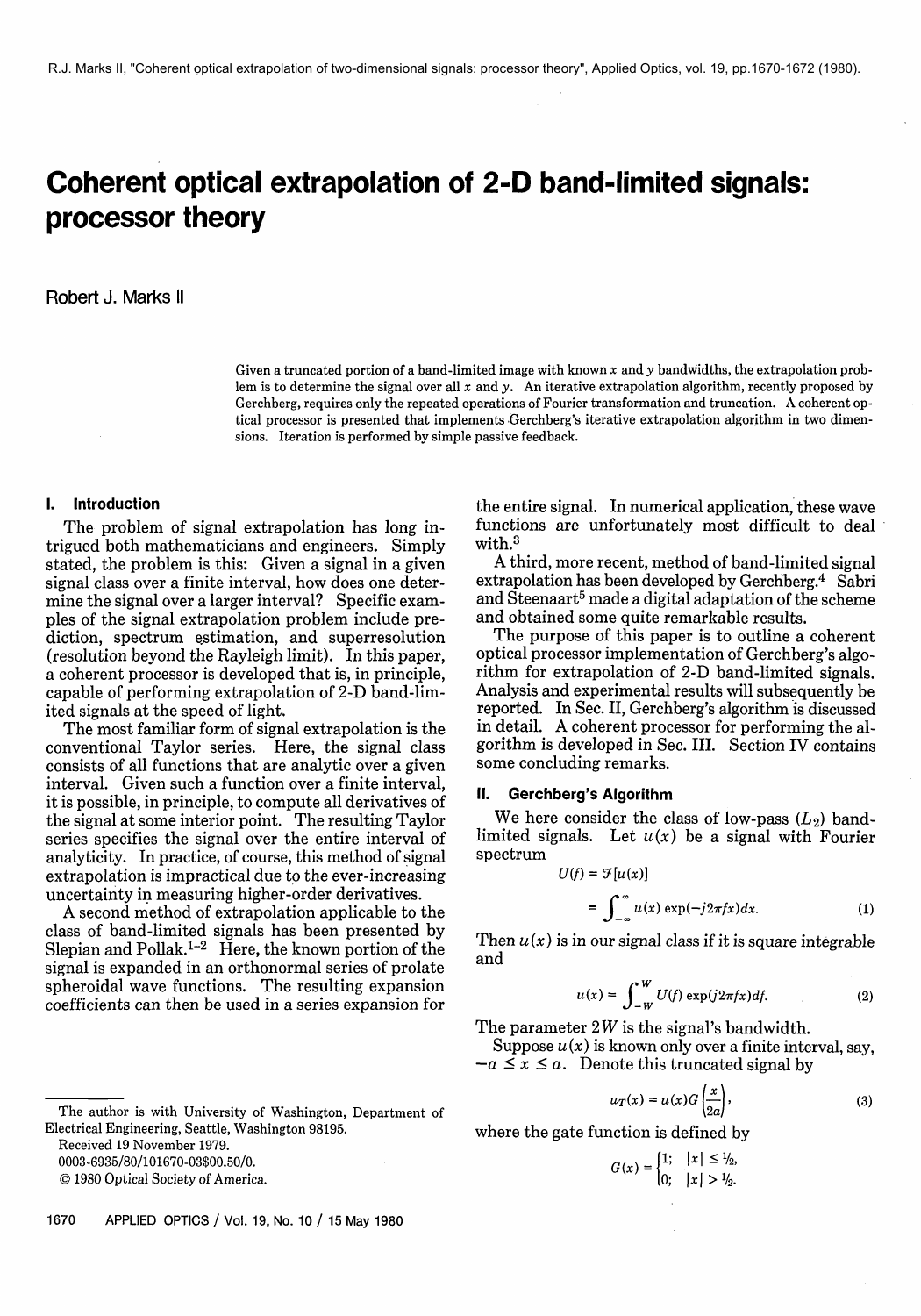

Fig. 1. Illustration of Gerchberg's algorithin for extrapolation of band-limited signals.



Fig. **2.** Coherent optical processor for implementing Gerchberg's algorithm in two dimensions.

Gerchberg's algorithm, pictured in Fig. 1, allows for the extrapolation of  $u(x)$  given  $u_T(x)$ . In step 1, we perform a Fourier transform of  $u_T(x)$ . Since the signal's bandwidth is  $2W$ , this spectrum is appropriately chopped in the second step. In step 3, this truncated spectrum is inverse-Fourier transformed. The inverse transform operator is defined as

$$
\mathcal{F}^{-1}[S(f)] = \int_{-\infty}^{\infty} S(f) \exp(j2\pi fx) df.
$$
 (4)

The resulting signal is set to zero for  $|x| \le a$  in step 4 and is replaced in this interval by the original truncated signal in step 5. The result,  $\tilde{u}(x)$ , is Fourier transformed in step 6, and the cycle is repeated. In the limit,  $\tilde{u}(x)$  will approach the desired result:  $u(x)$ . Three distinctly different proofs of the algorithm are given by Gerchberg,<sup>4</sup> Papoulis, $6$  and Youla.<sup>7</sup>

Mathematically, Gerchberg's algorithm can be written

$$
u(t) = \sum_{n=0}^{\infty} \mathcal{H}^n u_T(t).
$$
 (5)

The linear operator  $\mathcal H$  is defined by

$$
\mathcal{H}s(t) = 2W[s(t) * \operatorname{sinc}2Wt] \left[1 - G\left(\frac{t}{2a}\right)\right],\tag{6}
$$

where  $\arcsin x = \arcsin \pi x / \pi x$ ,  $*$  denotes convolution, and

$$
\mathcal{H}^o s(t) = s(t). \tag{7}
$$

We note as a matter of interest that Fienup<sup>8</sup> has used a (nonlinear) iterative algorithm with similar flavor to digitally reconstruct an object from the modulus of its Fourier transform.

#### **Ill. Coherent Optical Extrapolator**

A coherent processor capable of executing Gerchberg's algorithm in two dimensions is pictured in Fig. 2. In plane P1, the 2-D truncated signal  $u_T(x,y)$  is input into the system. The input is assumed zero outside the square  $|x| \le a$ ,  $|y| \le a$ . Outside this ap-<br>exture is a mirror whose nurmose will be explained is input into the system. The input is assumed zero outside the square  $|x| \le a$ ,  $|y| \le a$ . Outside this aperture is a mirror whose purpose will be explained shortly.

Lens *L1* performs a Fourier transform on the input corresponding to step 1 in Fig. 1. Thus,  $\mathcal{F}[u_T(x,y)]$  is incident on plane P2 where a rectangular aperture is placed. The dimensions of the aperture are determined by the known  $(x,y)$  bandwidths of  $u(x,y)$ . That is, if

$$
u(x,y) = \int_{-W_x}^{W_x} \int_{-W_y}^{W_y} U(f_x, f_y) \exp[j2\pi(f_x x + f_y y)] df_x df_y, \quad (8)
$$

where the spectrum of  $u(x,y)$  is

$$
U(f_x,f_y) = \int_{-\infty}^{\infty} \int_{-\infty}^{\infty} u(x,y) \exp[-j2\pi(f_x x + f_y y)] dx dy, \quad (9)
$$

the dimension of the aperture in spatial frequency is  $2W_x \times 2W_y$ . <sup>9</sup> The field amplitude immediately to the right of plane P2 is thus the truncated version of the input's Fourier transform. This corresponds to step 2 in Fig. 1.

Incident on the mirror in plane P3 is the Fourier transform of the field amplitude exiting plane P2. This is reflected by the mirror and is Fourier transformed again by the lens L2 (right to left). The result, except for coordinate reversal, is that the same field amplitude previously exiting plane P2 (left to right) is now incident on plane P2 (right to left). This field amplitude thus passes through the aperture unaltered. Since we have a coordinate reversal, the inverse-Fourier transform of this field amplitude is incident on plane PI (right to left). This corresponds to step 3 in Fig. 1.

Steps 4 and 5 take place simultaneously. The unwanted center portion of the signal exits through the mirror's aperture and is lost to the system. The remainder of the signal, corresponding to the tails in the function shown between steps 4 and 5 in Fig. 1, is reflected back into the processor. The truncated signal  $u_T(x,y)$  is, of course, still being input into the system. The net result is that the field amplitude exiting plane PI (left to right) is the  $\tilde{u}(x,y)$  corresponding to Fig. 1. This is put into the system, and step 6 is performed. After a number of cycles the extrapolated signal will appear on plane  $P1$  (and also on plane  $P3$ ).

Mathematically, we are implementing the 2-D generalization of Eqs. (5) and (6). That is,

15 May 1980 / Vol. 19, No. 10 / APPLIED OPTICS 1671